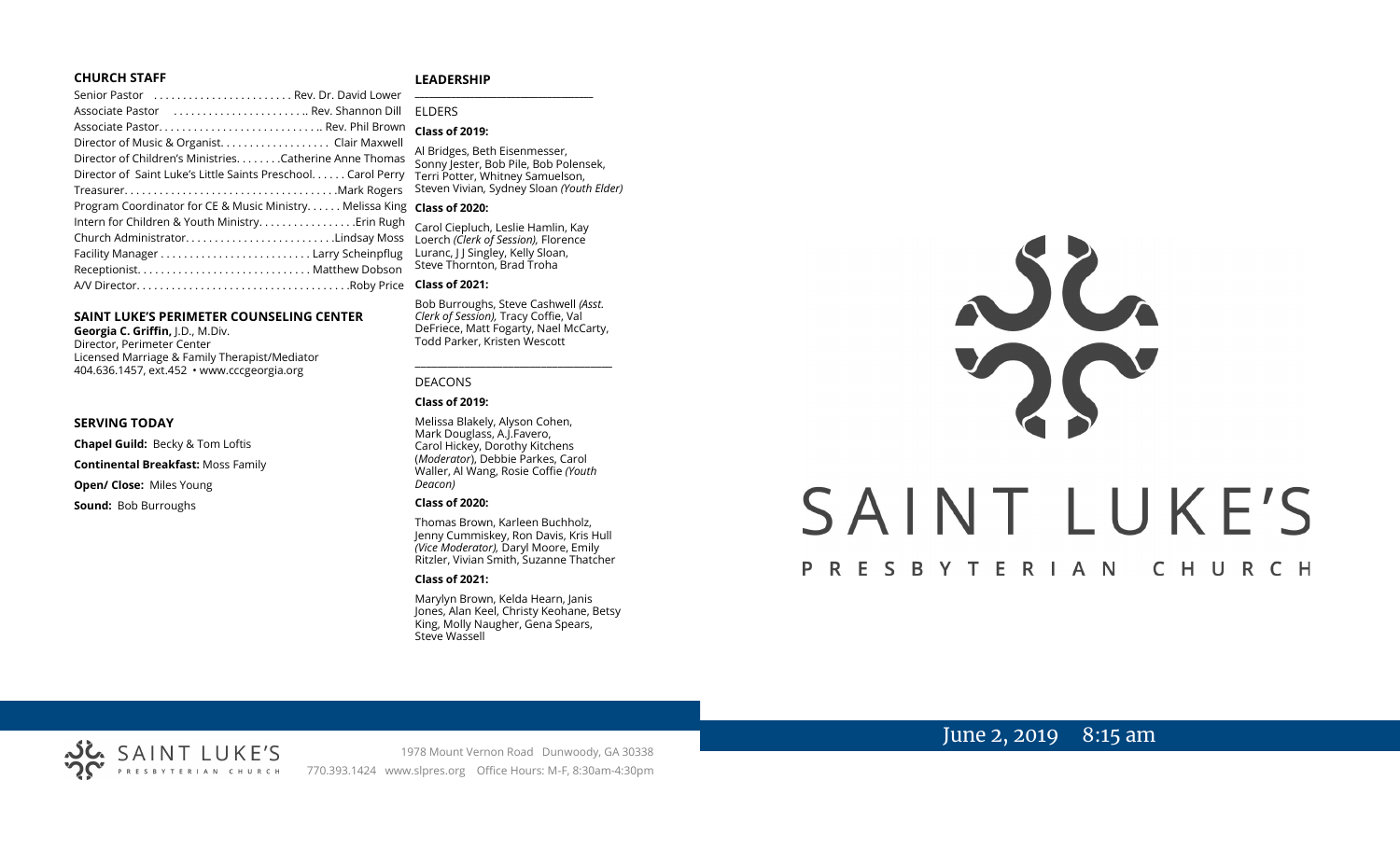

1978 Mount Vernon Road • Dunwoody, Georgia 30338 770.393.1424 • www.slpres.org

# **June 2, 2019**

7th Sunday of Easter

### **Liturgical Color:** White

*Liturgical colors can orient us to the season of the church year and help to engage the sense of sight in worship. White is used for special days or seasons for the redemptive work of Jesus, such as Christmas and Easter.*

## **SUNDAY SCHEDULE**

8:15am Chapel Communion Service 9:15am Sunday School 10:30am Sanctuary Worship Service *Nursery available at all services and Sunday School.* 

## MISSION

Responding to God's call and empowered by the Holy Spirit, we invite all to join us in knowing, serving, and sharing Jesus Christ here and around the world.

# VISION

To be a beacon of faith, hope, and love– every member an active disciple in Christ's ministry.

# **WELCOME, GUESTS!**

**DURING** the Welcome, please print the requested information on the Friendship Pad and pass the Friendship Pad down the pew.

**AFTER** the worship service, please join us outside the Chapel where our Pastors will be available to answer questions and provide you with a loaf of freshly-baked bread.

**FOR MORE** information about our programs, ministries or membership, please contact one of our Pastors at 770.393.1424, or visit our website: slpres.org.

## **THAT ALL MAY WORSHIP**

**ASSISTIVE** hearing devices, large print hymnals, large print bulletins and back cushions are available. Please contact an usher for further assistance.

**CHILDREN** are a precious part of our church family, and we welcome them in worship. Worship activity sheets and tactile activities are available on the table just outside the Chapel doors. For your convenience, there is a Family Restroom located in the administrative office's hallway, on the first floor, near the main lobby.



For information on all activities and events at Saint Luke's, please go to slpres.org.

**TODAY! THORNWELL MISSION TRIP MEETING—** Room 203 after the 10:30 am worship service.

## **JUNE/JULY KIDS' SUNDAY SCHEDULE —**

8:15 - 9:15 - Child care for all ages 9:15 - 10:15 - No Sunday School; Child care for all ages 10:15-11:30 - Child care for younger children

continues; kids in PreK through 1st grade are invited to Faithful Friends for a Whirl video and Bible lesson after Tell Us Our Story in 10:30 am worship.

**2019 HABITAT HOUSE—** Our final work day is Saturday, June 8. We need 15 volunteers! For more details or to volunteer, go to slpres.org.

## **2019 VBS: PLEASE FEED THE ANIMALS! (AND**

**HUMANS) —** Here's an easy way to support our ROAR VBS even if you can't be on the savanna with us: snacks! Go to slpres.org and click on the Volunteer tab to sign up to bring in snacks for volunteers **OR** visit the lobby and check out the snack tree, which has new snack leaves for our 4th/5th graders. Thanks!

## **FLORIDA PANHANDLE REBUILD TRIP, JULY**

**15-17—** Saint Luke's has the opportunity to partner with Hope Panhandle, Inc., to help reach out to those who continue to need assistance rebuilding their homes and lives after Hurricane Michael made landfall six months ago. For more information, visit slpres.org or contact Shannon Dill, shannondill@slpres.org.

## **FAMILY PROMISE INFORMATIONAL**

**MEETING—** Tuesday, June 4, from 7-8:30 pm at Mount Vernon Presbyterian (471 Mount Vernon Hwy NE, Sandy Springs). Learn more about the program, which works to provide shelter and sustenance to families who for a variety of reasons find themselves homeless.

## **JULY 4TH PARADE & DECORATING —**Help

decorate the Saint Luke's parade float on July 2, from 4-8 pm in the Great Hall. Dinner provided. Walk in the parade on July 4th! Contact Kelly Sloan at kellymsloan@yahoo.com for more details.

## **SPECIAL CONNECTIONS IS UP AND**

**RUNNING—** Our brand-new ministry for children, youth, and adults who need some extra help during their time here at Saint Luke's has officially begun. Youth  $(6<sup>th</sup>$  grade and up) and adults are invited to serve as Sunday morning buddies. For more information about how it works, go slpres.org and click on Special Connections under Ministries. If you know someone with a family member who could use a buddy, let us know by emailing [cathomas@slpres.org.](mailto:cathomas@slpres.org)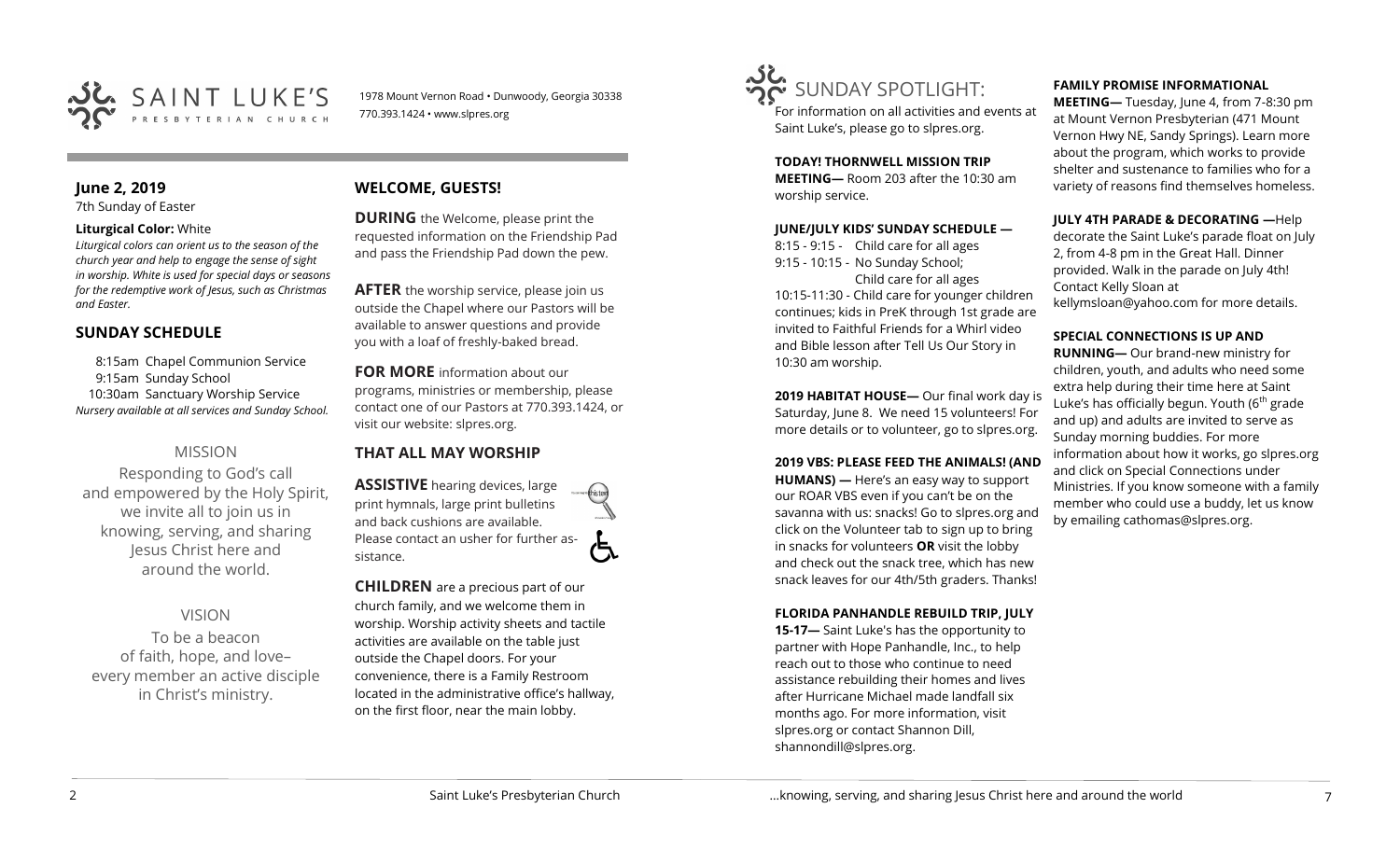## **Holy Communion**

*Communion will be served by intinction (dipping the bread into the cup). Everyone is invited to participate in the sacrament. The cup holds grape juice, not wine, during this service. A server with gluten-free wafers will be standing directly in front of the communion table for those who prefer this option. If you would prefer to be served where you are sitting, please raise your hand.*

# **Prayer of Thanksgiving and The Lord's Prayer**

**Our Father, who art in heaven, hallowed be thy Name, thy kingdom come, thy will be done, on earth as it is in heaven. Give us this day our daily bread; and forgive us our debts, as we forgive our debtors; and lead us not into temptation, but deliver us from evil. For thine is the kingdom, and the power, and the glory, forever. Amen.**

**Words of Institution**

**Communion Music**

**Closing Hymn #498\*** Loaves Were Broken, Words Were Spoken

**Benediction\*** 

**Postlude\* A Mighty Fortress is Our God** *arr. Cherwien* 

*Music: All rights reserved. Reprinted under OneLicense.net (A-719333).*

*Worship Note: Joel Carver is playing the organ this morning.*

# **In Preparation for Worship**

"Church, this is good news indeed—not that we have succeeded in loving God, but that in Christ God loved us. We were made by God, not to disobey and rebel, but to know and to live into this good news."

Ī

*-Will Willimon*

**Prelude** If Thou But Suffer God To Guide Thee *arr. Cherwein*

# **Welcome and Announcements**

**Call to Worship\* from Psalm 124** 

Leader: Our help is in the name of the Lord, who made heaven and earth.

í

- **People: We belong to God.**
- Leader: When we feel overwhelmed,
- **People: God is on our side.**
- Leader: When we are afraid,
- **People: God will keep us safe.**
	- **All: Our help is in the name of the Lord, who made heaven and earth. Thanks be to God!**

**Opening Hymn #511\*** Come, Behold! The Feast of Heaven

# **Call to Confession\***

Leader: The Lord be with you. **People: And also with you.**  Leader: Let us pray.